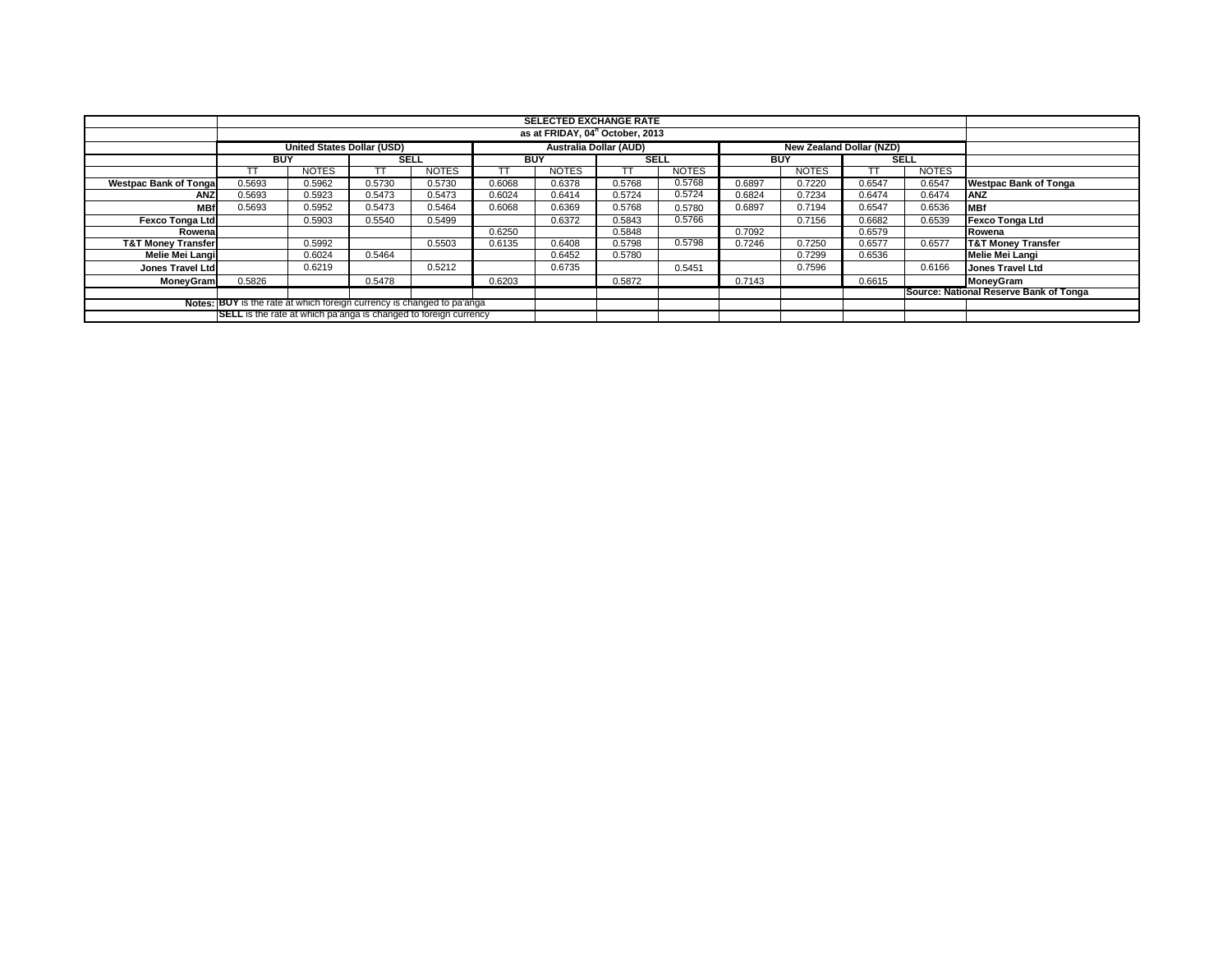|                                                                         |                           |                                                                                  |        |              |        | <b>SELECTED EXCHANGE RATE</b><br>as at FRIDAY, 11 <sup>h</sup> October, 2013 |        |              |            |              |        |              |                                        |  |  |
|-------------------------------------------------------------------------|---------------------------|----------------------------------------------------------------------------------|--------|--------------|--------|------------------------------------------------------------------------------|--------|--------------|------------|--------------|--------|--------------|----------------------------------------|--|--|
|                                                                         |                           |                                                                                  |        |              |        |                                                                              |        |              |            |              |        |              |                                        |  |  |
|                                                                         |                           | United States Dollar (USD)<br>Australia Dollar (AUD)<br>New Zealand Dollar (NZD) |        |              |        |                                                                              |        |              |            |              |        |              |                                        |  |  |
|                                                                         | <b>SELL</b><br><b>BUY</b> |                                                                                  |        |              |        | <b>BUY</b><br><b>SELL</b>                                                    |        |              | <b>BUY</b> |              |        | <b>SELL</b>  |                                        |  |  |
|                                                                         |                           | <b>NOTES</b>                                                                     |        | <b>NOTES</b> |        | <b>NOTES</b>                                                                 |        | <b>NOTES</b> |            | <b>NOTES</b> |        | <b>NOTES</b> |                                        |  |  |
| <b>Westpac Bank of Tongal</b>                                           | 0.5699                    | 0.5968                                                                           | 0.5479 | 0.5479       | 0.6038 | 0.6348                                                                       | 0.5738 | 0.5738       | 0.6902     | 0.7225       | 0.6552 | 0.6552       | <b>Westpac Bank of Tonga</b>           |  |  |
| ANZ                                                                     | 0.5699                    | 0.5929                                                                           | 0.5479 | 0.5479       | 0.5993 | 0.6383                                                                       | 0.5693 | 0.5693       | 0.6832     | 0.7242       | 0.6482 | 0.6482       | <b>ANZ</b>                             |  |  |
| <b>MBf</b>                                                              | 0.5699                    | 0.5952                                                                           | 0.5479 | 0.5464       | 0.6038 | 0.6329                                                                       | 0.5738 | 0.5747       | 0.6902     | 0.7246       | 0.6552 | 0.6536       | <b>MBf</b>                             |  |  |
| <b>Fexco Tonga Ltd</b>                                                  |                           | 0.5909                                                                           | 0.5548 | 0.5504       |        | 0.6340                                                                       | 0.5809 | 0.5736       |            | 0.7164       | 0.6694 | 0.6546       | <b>Fexco Tonga Ltd</b>                 |  |  |
| Rowena                                                                  |                           |                                                                                  |        |              | 0.6250 |                                                                              | 0.5814 |              | 0.7143     |              | 0.6623 |              | Rowena                                 |  |  |
| <b>T&amp;T Money Transfer</b>                                           |                           | 0.5998                                                                           |        | 0.5509       | 0.6098 | 0.6378                                                                       | 0.5768 | 0.5768       | 0.7194     | 0.7255       | 0.6582 | 0.6582       | <b>T&amp;T Money Transfer</b>          |  |  |
| Melie Mei Langi                                                         |                           | 0.6024                                                                           | 0.5464 |              |        | 0.6410                                                                       | 0.5747 |              |            | 0.7353       | 0.6536 |              | Melie Mei Langi                        |  |  |
| Jones Travel Ltd                                                        |                           | 0.6225                                                                           |        | 0.5218       |        | 0.6702                                                                       |        | 0.5422       |            | 0.7604       |        | 0.6173       | Jones Travel Ltd                       |  |  |
| MoneyGram                                                               | 0.5826                    |                                                                                  | 0.5478 |              | 0.6167 |                                                                              | 0.5838 |              | 0.7166     |              | 0.6636 |              | <b>MoneyGram</b>                       |  |  |
|                                                                         |                           |                                                                                  |        |              |        |                                                                              |        |              |            |              |        |              | Source: National Reserve Bank of Tonga |  |  |
| Notes: BUY is the rate at which foreign currency is changed to pa'anga  |                           |                                                                                  |        |              |        |                                                                              |        |              |            |              |        |              |                                        |  |  |
| <b>SELL</b> is the rate at which pa'anga is changed to foreign currency |                           |                                                                                  |        |              |        |                                                                              |        |              |            |              |        |              |                                        |  |  |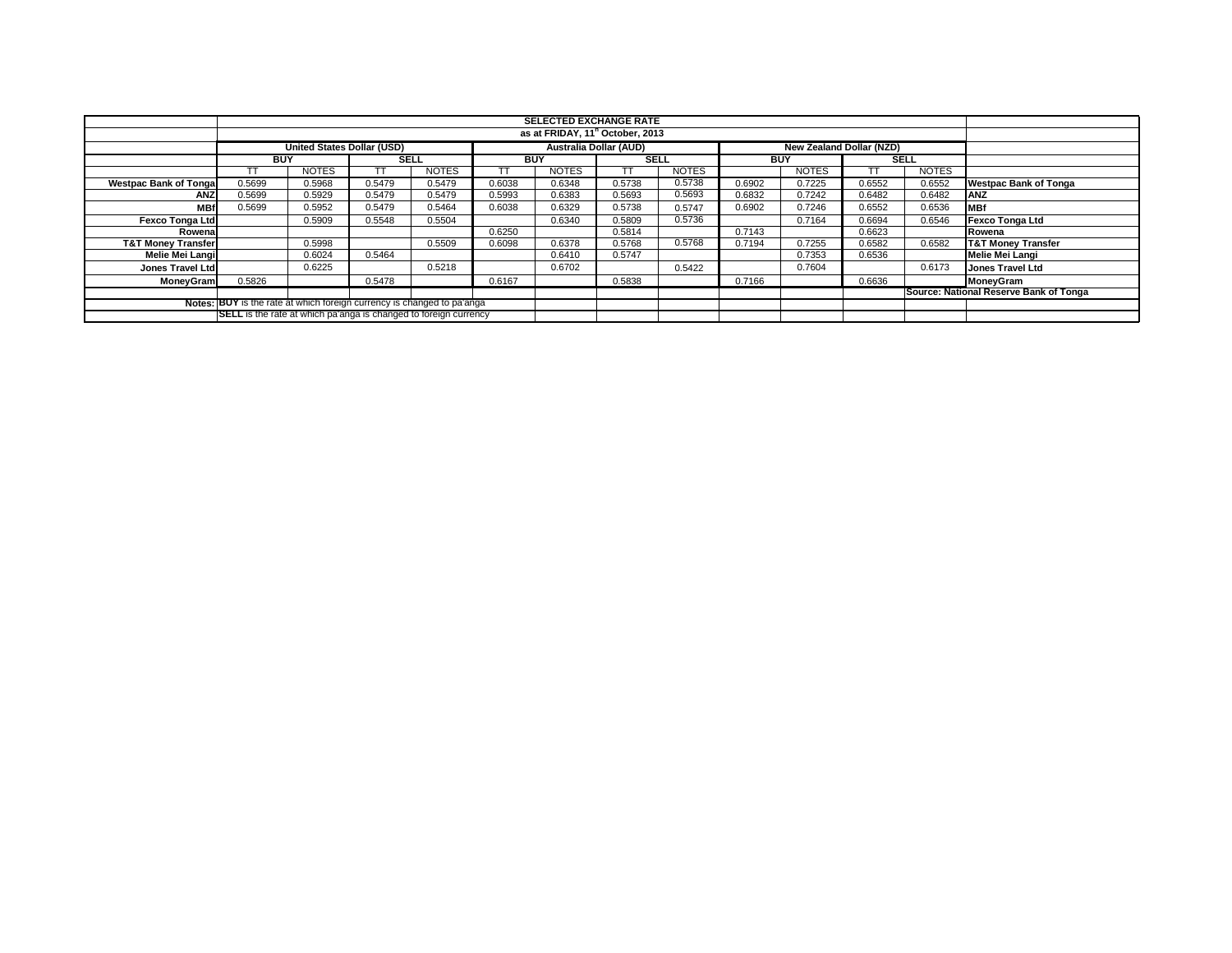|                               | <b>SELECTED EXCHANGE RATE</b>                                                                         |              |             |              |        |                           |        |              |            |              |             |              |                                        |
|-------------------------------|-------------------------------------------------------------------------------------------------------|--------------|-------------|--------------|--------|---------------------------|--------|--------------|------------|--------------|-------------|--------------|----------------------------------------|
|                               | as at FRIDAY, 18 <sup>th</sup> October, 2013                                                          |              |             |              |        |                           |        |              |            |              |             |              |                                        |
|                               | <b>United States Dollar (USD)</b><br><b>Australia Dollar (AUD)</b><br><b>New Zealand Dollar (NZD)</b> |              |             |              |        |                           |        |              |            |              |             |              |                                        |
|                               | <b>BUY</b>                                                                                            |              | <b>SELL</b> |              |        | <b>BUY</b><br><b>SELL</b> |        |              | <b>BUY</b> |              | <b>SELL</b> |              |                                        |
|                               | TΤ                                                                                                    | <b>NOTES</b> |             | <b>NOTES</b> | тт     | <b>NOTES</b>              |        | <b>NOTES</b> |            | <b>NOTES</b> | TΤ          | <b>NOTES</b> |                                        |
| <b>Westpac Bank of Tongal</b> | 0.5767                                                                                                | 0.6036       | 0.5547      | 0.5547       | 0.6005 | 0.6315                    | 0.5705 | 0.5705       | 0.6829     | 0.7152       | 0.6479      | 0.6479       | <b>Westpac Bank of Tonga</b>           |
| <b>ANZ</b>                    | 0.5767                                                                                                | 0.5997       | 0.5547      | 0.5547       | 0.5962 | 0.6352                    | 0.5662 | 0.5662       | 0.6758     | 0.7168       | 0.6408      | 0.6408       | <b>ANZ</b>                             |
| <b>MBf</b>                    | 0.5767                                                                                                | 0.6024       | 0.5547      | 0.5556       | 0.6005 | 0.6329                    | 0.5705 | 0.5714       | 0.6829     | 0.7143       | 0.6479      | 0.6494       | <b>MBf</b>                             |
| <b>Fexco Tonga Ltd</b>        |                                                                                                       | 0.5980       | 0.5584      | 0.5570       |        | 0.6307                    | 0.5742 | 0.5707       |            | 0.7087       | 0.6583      | 0.6476       | <b>Fexco Tonga Ltd</b>                 |
| Rowenal                       |                                                                                                       |              |             |              | 0.6173 |                           | 0.5780 |              | 0.7143     |              | 0.6536      |              | Rowena                                 |
| <b>T&amp;T Money Transfer</b> |                                                                                                       | 0.6066       |             | 0.5577       | 0.6061 | 0.6345                    | 0.5735 | 0.5735       | 0.7194     | 0.7182       | 0.6519      | 0.6519       | <b>T&amp;T Money Transfer</b>          |
| Melie Mei Langi               |                                                                                                       | 0.6098       | 0.5556      |              |        | 0.6410                    | 0.5714 |              |            | 0.7246       | 0.6494      |              | Melie Mei Langi                        |
| Jones Travel Ltd              |                                                                                                       | 0.6297       |             | 0.5283       |        | 0.6670                    |        | 0.5392       |            | 0.7526       |             | 0.6103       | <b>Jones Travel Ltd</b>                |
| <b>MoneyGram</b>              | 0.5861                                                                                                |              | 0.5510      |              | 0.6079 |                           | 0.5755 |              | 0.7020     |              | 0.6501      |              | <b>MoneyGram</b>                       |
|                               |                                                                                                       |              |             |              |        |                           |        |              |            |              |             |              | Source: National Reserve Bank of Tonga |
|                               | Notes: BUY is the rate at which foreign currency is changed to pa'anga                                |              |             |              |        |                           |        |              |            |              |             |              |                                        |
|                               | SELL is the rate at which pa'anga is changed to foreign currency                                      |              |             |              |        |                           |        |              |            |              |             |              |                                        |